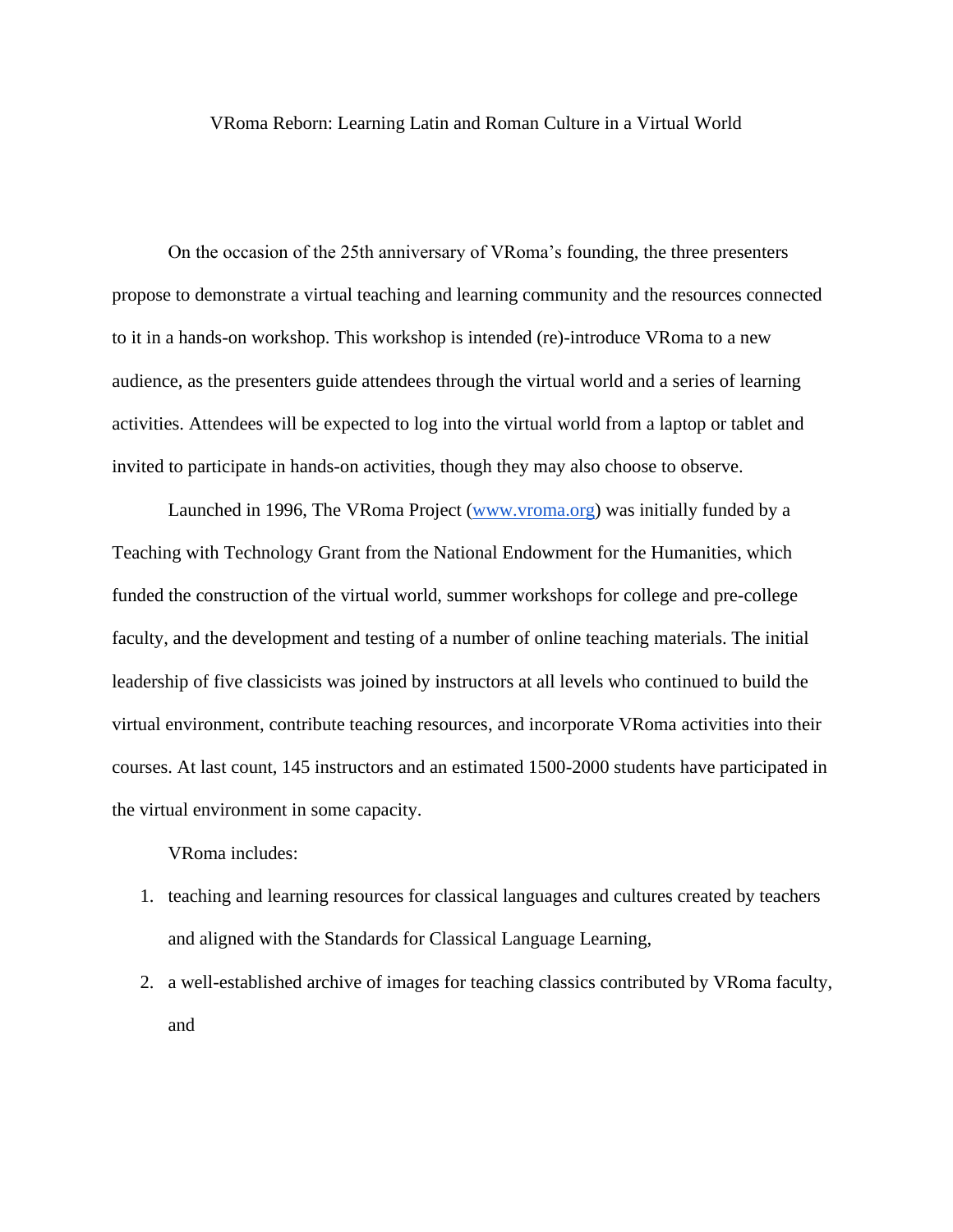3. an interactive learning environment modeled on ancient Rome designed to create a sense of immediacy and intimate contact with the classical world.

Our teaching resources and images are widely used by both instructors and the general public, and the website consistently averages 1300-1500 unique visitors/day. Because the MOO technology that underlies the virtual environment uses relatively little bandwidth and relies on widely adopted protocols, it continues to be durable and accessible for users with internet access. For a detailed examination of the pedagogical and technological underpinnings of VRoma, please see Barbara F. McManus, ["The Nature of VRoma's Virtual Environment](http://www.vroma.org/help/virtualenvironment.pdf) " at [http://www.vroma.org/help/virtualenvironment.pdf.](http://www.vroma.org/help/virtualenvironment.pdf)

More than just a set of resources and a virtual teaching space, VRoma is a community of learners and scholars who continue to contribute both resources and pedagogical innovations. We are currently reassessing all aspects of VRoma in order to meet the needs of the new generations of learners and reconsidering how VRoma can be fully inclusive and equitable for generations to come. Feedback from recent workshops and demonstrations (e.g., at the 2021 ACL Summer Institute) indicates that the virtual world and online resources are still relevant and that there is untapped potential for both community building and language learning inherent in the unique nature of the online environment. For example, the text-based and interactive nature of the virtual world provides an ideal environment for language learning through imaginative verbal/textual play in both Latin and English. We are also exploring the potential for providing or supporting professional development activities and are eager for input from instructors and students about how we can update the MOO in ways that will meet the needs of today's learners.